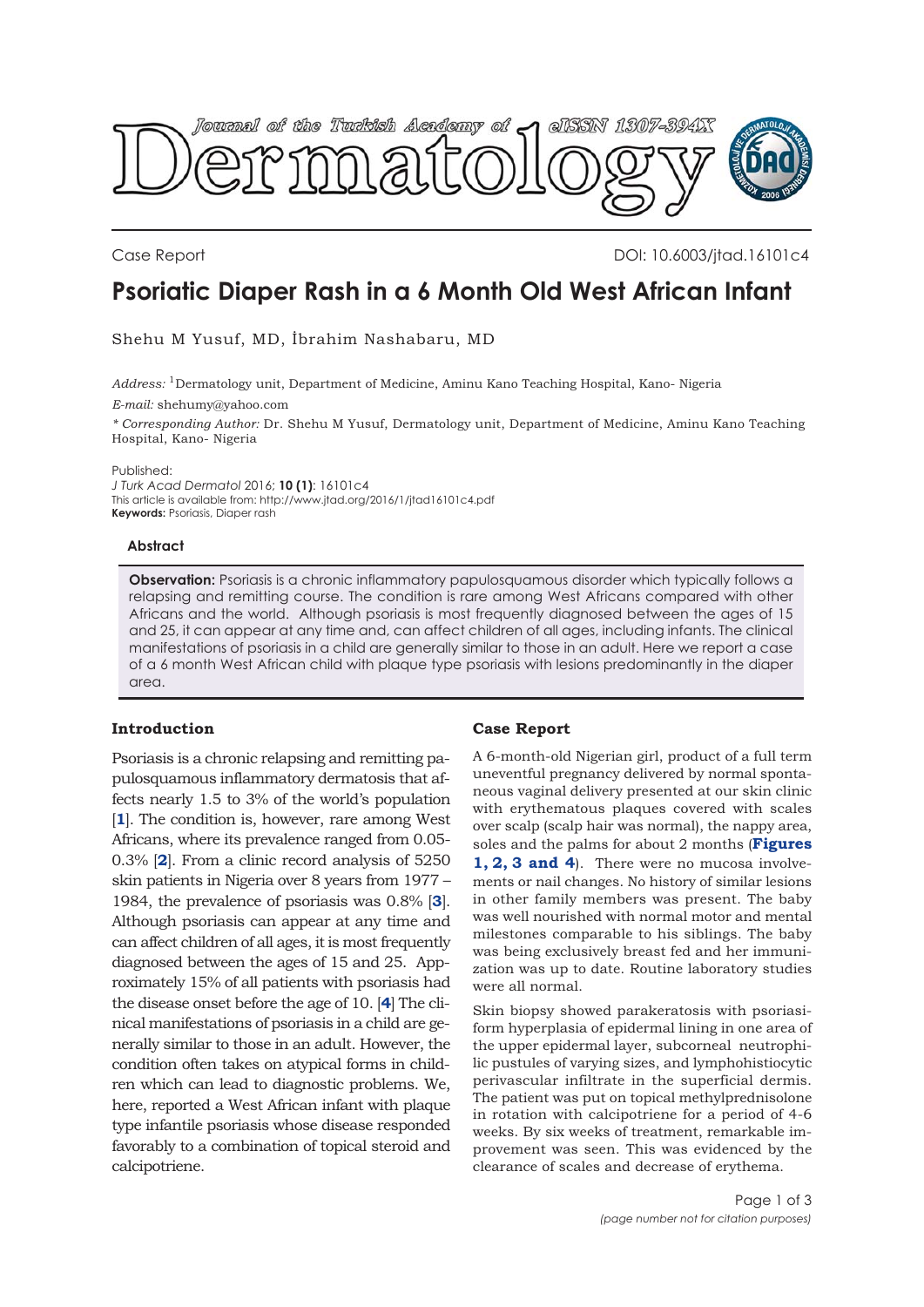#### <span id="page-1-0"></span>*J Turk Acad Dermato*l 2016; **10 (1)**: 16101c4. http://www.jtad.org/2016/1/jtad16101c4.pdf



**Figure 1.** Erythematous plaques covered with scales over scalp



**Figure 3.** Erythematosquamous plaques on gluteal area

# **Discussion**

Infantile psoriasis is rare. It accounts for about 1-2% of pediatric psoriasis and, only two cases of the congenital variety have been reported [**[4](#page-2-0)**]. Lesions in children tend to be more pruritic, thinner, softer, and less scaly relative to those in adults [**[5](#page-2-0)**]. Chronic plaquetype psoriasis is the most common form, consisting of large, well- demarcated, symmetrical, erythematous lesions with thick micaceous scale [**[6](#page-2-0)**]. The most commonly affected sites are the extremities, scalp and trunk [**[7](#page-2-0)**]. Guttate psoriasis in children accounts for between 13.7 and 28.9 % of paediatric psoriasis [**[8](#page-2-0)**]. It is frequently associated with recent pharyngitis caused by Streptococ-



**Figure 2.** Erythematous plaques in the groins



**Figure 4.** Desquamative plaques on the soles

cus infection [**[9](#page-2-0)**]. It presents as multiple small (up to 0.5 cm), eruptive round lesions, erythematous to salmon in colour, mainly on the trunk, limbs, and face [**[8](#page-2-0)**]. Our patient had psoriatic diaper rash with dissemination, this is the most common type of psoriasis among infants under 2 years of age. This type of psoriasis may precede later plaque type or other forms of psoriasis in children [**[8](#page-2-0)**]. It is characterized by bright- to dull-red, smooth or minimally scaly erythema [**[8](#page-2-0)**]. Psoriasis in infancy can mimic many infantile skin rashes such as diaper rash, atopic eczema and seborrheic dermatitis, thus making diagnosis difficult.

The treatment of children with psoriasis is also similar, to some extent, to those in adults. The choice of treatment in children, as in adults, is determined by disease severity, morphology, distribution, severity and the presence of comorbidities. Current options for the treatment include topical therapy,